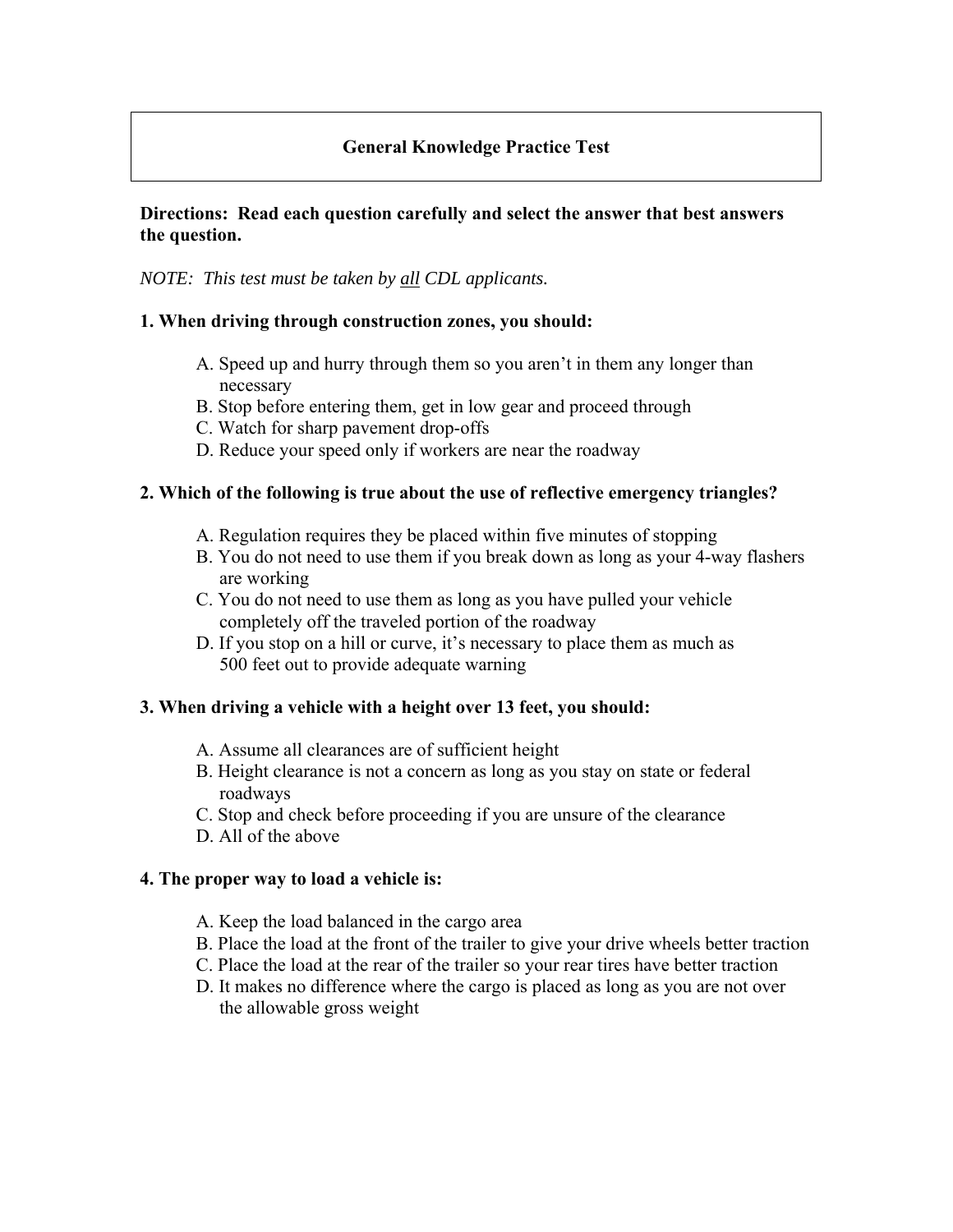#### **5. When driving at night, you should:**

- A. Dim your lights when you are within 300 feet of oncoming traffic
- B. Watch the white line on the left side of the roadway
- C. Adjust your vehicle speed so as to keep your stopping distance within your sight distance
- D. Keep your high beams on at all times

## **6. While driving you're looking ahead of your vehicle. What's the best way to do that?**

- A. Look to the right side of the roadway
- B. Look back and forth and near and far
- C. Stare straight ahead at all times
- D. Look straight ahead and glance in your mirrors every 45-60 seconds

### **7. According to the** *Commercial Driver's License Manual***, why should you limit the use of your vehicle's horn?**

- A. If your vehicle has air brakes, the air horn may not work while you are applying your brakes
- B. It may startle other drivers
- C. You should keep both hands on the steering wheel at all times
- D. The *Commercial Driver's License Manual* does not say that a driver should limit the use of the horn

## **8. If you break down on a level, straight, four-lane, divided highway, where should you place the reflective emergency triangles?**

- A. One 10 feet from the rear of the vehicle, one approximately 100 feet from the rear of the vehicle and another one about 100 feet to the front of the vehicle
- B. One 10 feet from the rear of the vehicle, one approximately 100 feet from the rear of the vehicle, and one about 200 feet from the rear of the vehicle
- C. One 100 feet from the rear of the vehicle, one approximately 200 feet from the rear of the vehicle, and one about 300 feet from the rear of the vehicle
- D. One 50 feet from the rear of the vehicle, one about 100 feet from the rear of the vehicle, and one about 200 feet from the front of the vehicle

#### **9. Bridge formulas are designed to:**

- A. Determine the total gross vehicle weight of a vehicle
- B. Permit the same maximum axle weight for any axle spacing
- C. Permit less maximum axle weight for axles that are closer together
- D. Permit less maximum axle weight for axles that are further apart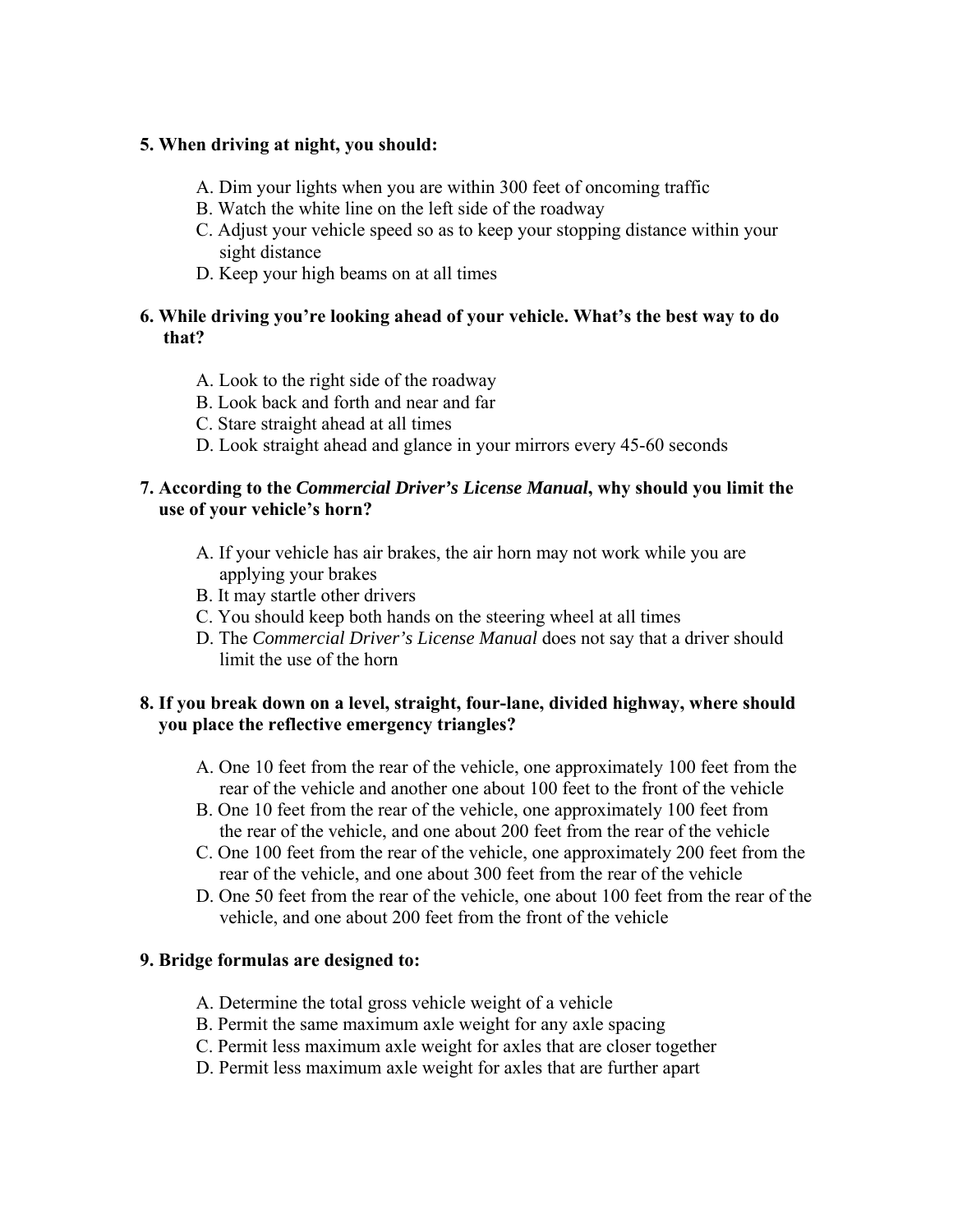### **10. If you drive through heavy rain or standing water, your brakes may get wet. What can this cause to happen when you apply the brakes?**

- A. Trailer jackknife
- B. Your brakes to heat up
- C. Hydroplaning
- D. Hydroplaning if you were traveling faster than 30 mph when you applied the brakes

#### **11. Statistics prove that most serious skids are a result of:**

- A. Driving too fast for conditions
- B. Improper loading of the vehicle
- C. Turning too sharply
- D. Winter driving conditions

#### **12. Which of the following should you NOT do?**

- A. Turn your headlights on during the day if visibility is reduced due to bad weather
- B. Flash your brake lights to warn vehicles behind you that you are slowing down
- C. Flash your brake lights when entering a construction zone if vehicles are close behind you
- D. Flash your brake lights if someone is following too closely

#### **13. Controlled braking is:**

- A. Applying the brakes hard enough for the wheels to lock up
- B. Pressing the brakes hard enough to lock up the wheels, then releasing and then reapplying again
- C. Applying firm brake pressure, but not to the point of lock-up
- D. Only used if the vehicle does not have anti-lock brakes

#### **14. Stab braking is NOT used on vehicles:**

- A. Towing trailers
- B. With anti-lock brakes
- C. Hauling hazardous materials
- D. Equipped with air brakes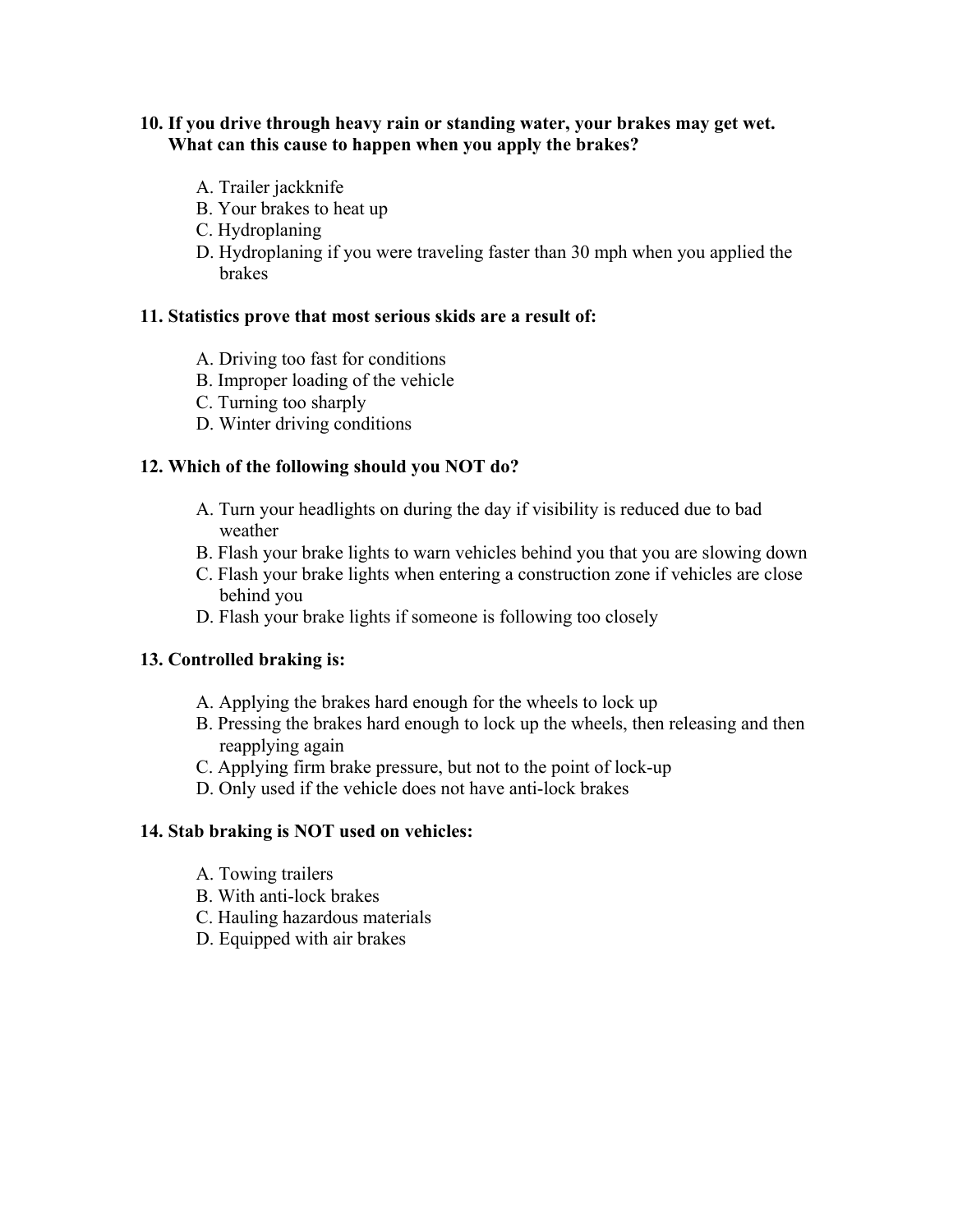## **15. What three factors add up to the total stopping distance for a commercial motor vehicle without air brakes?**

- A. Perception distance, reaction distance and braking distance
- B. Eye lead time, reaction distance and braking distance
- C. Perception distance, reaction distance and response distance
- D. Response distance and braking distance

### **16. You're driving on a straight and level roadway at 60 mph and suddenly a tire blows out on your vehicle. What should you do first?**

- A. Immediately begin light, controlled braking
- B. Immediately begin stab braking
- C. Grip the steering wheel firmly with both hands and stay off the brakes until the vehicle has slowed down
- D. Immediately begin emergency braking

## **17. When traveling down a long downgrade, you should always:**

- A. Apply trailer brakes to reduce speed or maintain speed
- B. Use the braking effect of the engine
- C. Use stab braking
- D. Apply brakes when your vehicle exceeds the "safe speed" by 5 mph

## **18. Which of the following statements about backing a commercial motor vehicle to a dock is NOT true?**

- A. Since you can't see behind you, you should back slowly until you bump the dock
- B. Use a helper and communicate with hand signals
- C. You should always back toward the driver's side when possible
- D. Both A and C

#### **19. Shifting gears properly is important because:**

- A. Doing so helps you maintain control of the vehicle
- B. It helps to keep the oil flowing through the crankcase
- C. It keeps the radiator cool
- D. It keeps the engine at the proper operating temperature

## **20. As alcohol begins to build up in the body, which of the following is affected first?**

- A. Muscle control
- B. Coordination
- C. Kidney control
- D. Judgment and self-control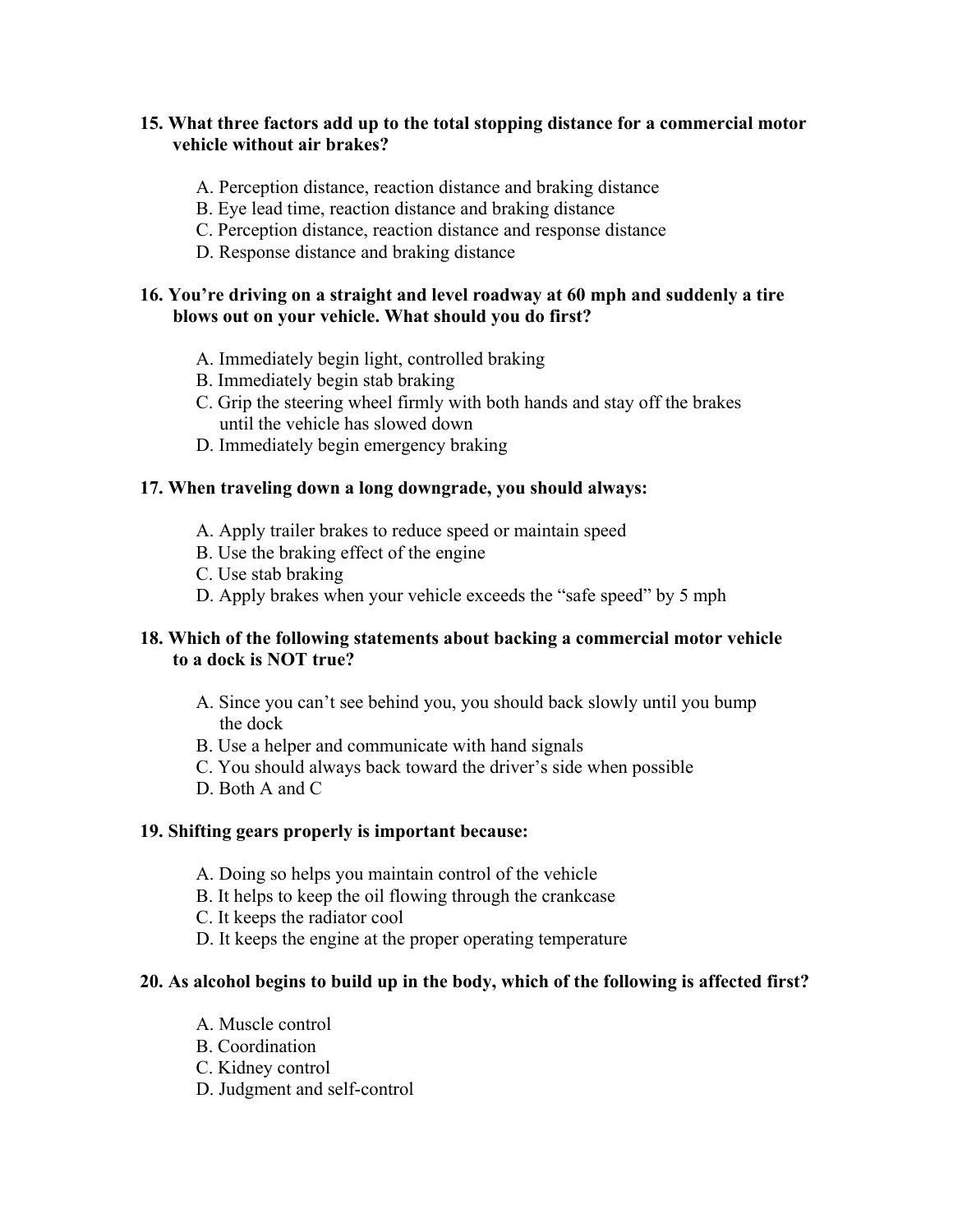## **21. Which of the following is true?**

- A. It is permissible to use radial and bias-ply tires together on the same axle
- B. Tires of mismatched sizes should not be used on the same vehicle
- C. 4/32 inch tread depth is the maximum allowed on drive tires
- D. 2/32 inch tread depth is permissible for steering tires

## **22. Controlled braking is:**

- A. Used when the goal is to keep the vehicle in a straight line while braking
- B. Used when you must stop as quickly as possible
- C. Only used with hydraulic brakes
- D. Only used when the vehicle is equipped with anti-lock brakes

#### **23. Hazardous Materials placarding is an example of:**

- A. Containment
- B. Controlling the hazardous materials risk
- C. Communication
- D. All of the above

## **24. At what Blood Alcohol Concentration (BAC) will you be placed out of service for 24 hours?**

- A. .04% or higher
- B. .03% or higher
- C. 1.0% or higher
- D. Any detectable amount

#### **25. When you see a hazard in the roadway in front of you, you should:**

- A. Steer and countersteer around it
- B. Stop quickly and get off the roadway if possible
- C. Stop quickly, stay in the roadway, set your reflective emergency triangles, and go to the rear of your vehicle to flag down traffic
- D. Turn on your 4-way flashers or flash your brakes lights to warn others

#### **26. When starting a commercial motor vehicle on level, dry pavement, it is not usually necessary to:**

- A. Apply the parking brake
- B. Use slower acceleration
- C. Press on the accelerator while popping out the clutch
- D. Both A and C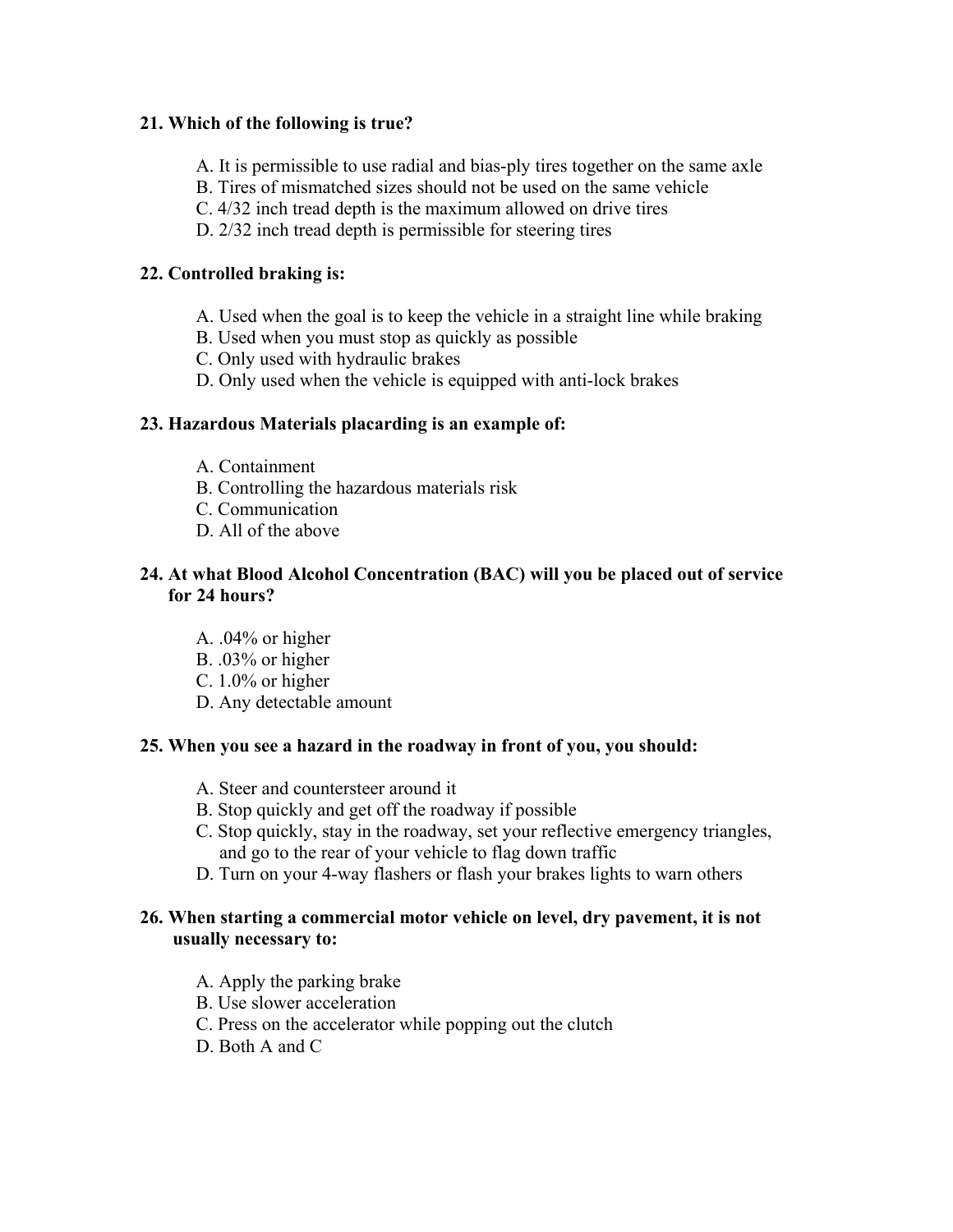## **27. Which of the following is true concerning cold weather driving?**

- A. Exhaust system leaks are not of concern during cold weather
- B. If the temperature is below 32 degrees Fahrenheit, the engine cannot overheat
- C. Using bleach on tires will provide increased traction
- D. You should use windshield washer fluid which contains an anti-freeze

## **28. You're traveling down a long grade, and you notice your brakes are not working as well as they had been. You should:**

- A. Continue to the bottom of the grade and then stop to check your brakes
- B. Stop as quickly as you can
- C. Downshift one or two gears and continue
- D. Begin pumping your brake pedal

## **29. Why do the Hazardous Materials Regulations exist?**

- A. To provide for safe drivers and equipment
- B. To communicate a risk
- C. To contain the product
- D. All of the above

## **30. Water will extinguish which of the following fires?**

- A. Electrical
- B. Diesel fuel
- C. Gasoline
- D. Tire

#### **31. Which of the following happens when a tire blows at highway speed?**

- A. You will experience an immediate and dramatic drop in speed
- B. You will feel a vibration
- C. You will hear a hissing sound
- D. The low air pressure signal device will come on

#### **32. Which of the following is true about tire pressure?**

- A. As temperature increases so does air pressure in the tires
- B. It is not necessary to check tire pressure during a pre-trip inspection
- C. In warmer weather it is best to let out some of the air in the tires to reduce pressure
- D. All of the above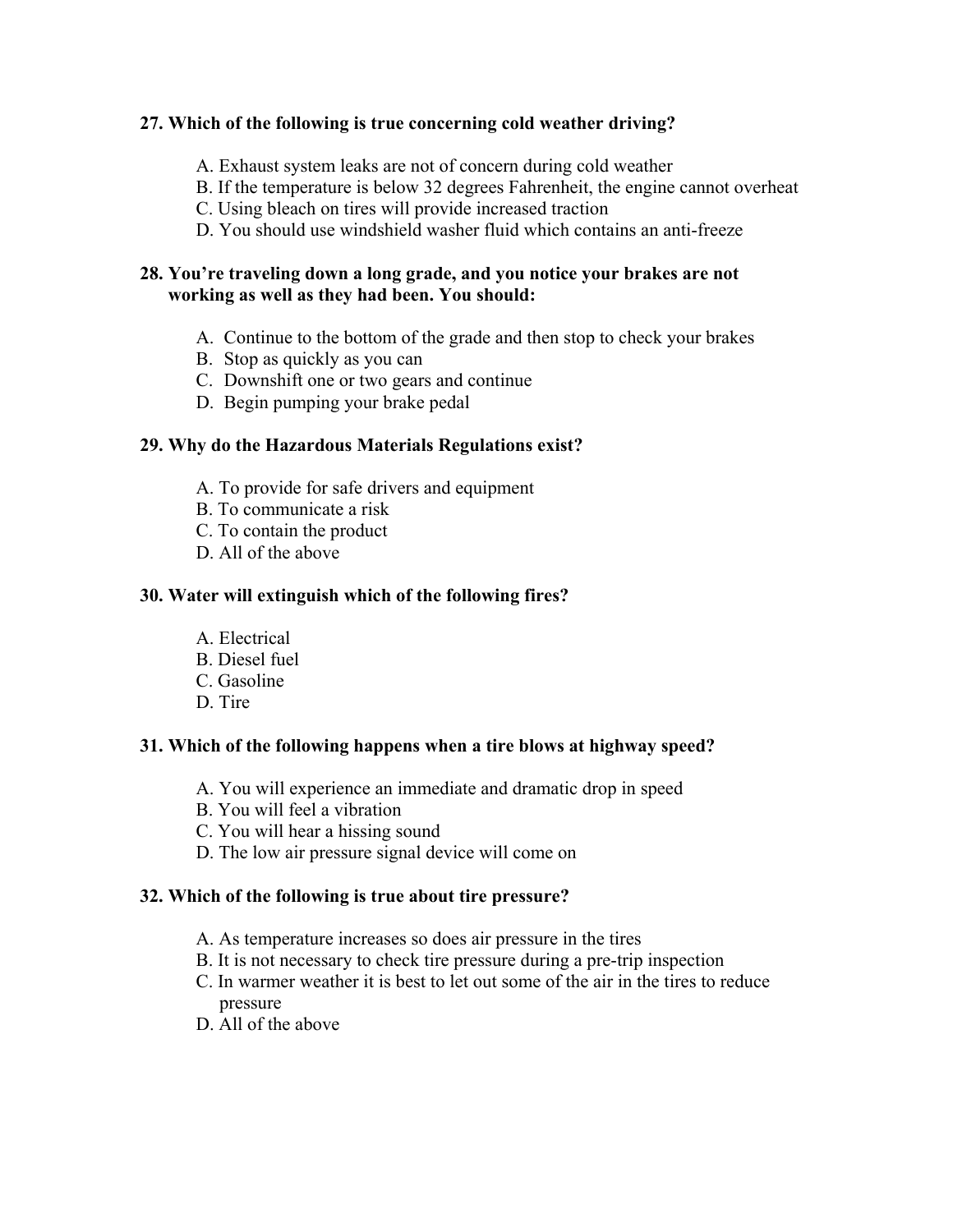### **33. When fighting a fire, which is most correct?**

- A. Get downwind of the fire before using the fire extinguisher
- B. Get as close to the fire as possible
- C. Aim the fire extinguisher at the base of the fire
- D. Aim the fire extinguisher at the top of the fire

### **34. "Over-the-counter" medication used to treat the common cold:**

- A. Is permissible as long as the dispatcher has given the okay to use it
- B. Can only be taken when driving during daylight hours
- C. Often can make you sleepy and should not be used while driving
- D. Is okay as long as you take just half a dose

#### **35. Which of the following conditions may produce a skid?**

- A. Driving too fast for conditions
- B. Over-braking
- C. Over-steering
- D. All of the above

## **36. What is the purpose of a pre-trip inspection?**

- A. To add an additional 15 minutes of time to your log book
- B. To avoid being cited by a law enforcement official
- C. To make sure the vehicle is safe to operate
- D. To see if additional freight can be added to maximize revenue

## **37. Your vehicle is 40 feet long and you are traveling at 50 mph. The safe following distance is:**

- A. 5 seconds
- B. 6 seconds
- C. 4 seconds
- D. 3 seconds

#### **38. Which of the following statements about causes of vehicle fires is true?**

- A. An overheated radiator is the most common cause of a vehicle fire
- B. Carrying a properly charged and rated fire extinguisher will help to prevent fires
- C. Under-inflated or flat tires will NOT cause a vehicle fire
- D. Poor trailer ventilation can cause cargo to catch fire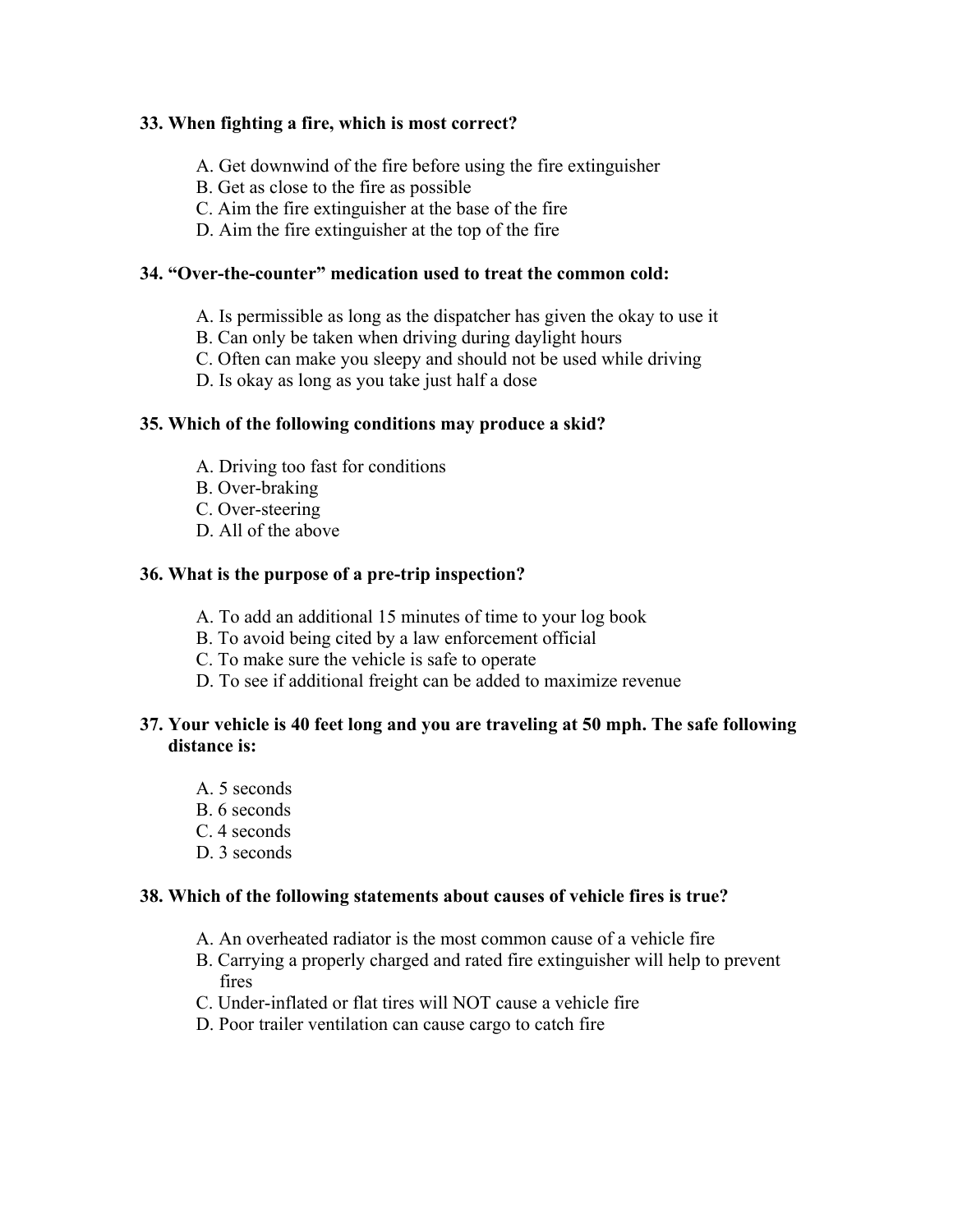### **39. Convex (curved) mirrors will:**

- A. Make objects appear to be larger than they really are
- B. Make objects appear to be smaller than they really are
- C. Make objects appear closer and larger than they really are
- D. Show a wider area than flat mirrors

## **40. After you start your engine, which of the following should occur?**

- A. Oil pressure will build in 4 to 5 minutes
- B. Air pressure will rise to normal in 10 to 15 minutes
- C. The water temperature will indicate a gradual rise to normal operating temperature
- D. The manifold exhaust indicator gauge will immediately rise to 190 degrees Fahrenheit

#### **41. Which of the following is a true statement?**

- A. You can always trust other drivers to turn in the direction that their turn signal is indicating
- B. Mail or city delivery truck drivers are professionals and do not pose any hazard to you
- C. You do not have to worry about individuals driving cars with out-of-state license plates
- D. Short-term or daily rental truck drivers are often not used to driving a large vehicle and may pose a hazard to you

#### **42. Which of the following can you NOT check at the same time?**

- A. Turn signal, brake lights, and 4-way flashers
- B. Headlights and clearance lights
- C. Taillights and clearance lights
- D. Clearance lights and 4-way flashers

#### **43. The** *Commercial Driver's License Manual* **says you should use your horn:**

- A. To make the deer standing alongside the road move further away
- B. When a car gets in the way
- C. If it may help you to avoid a collision
- D. When you begin to change lanes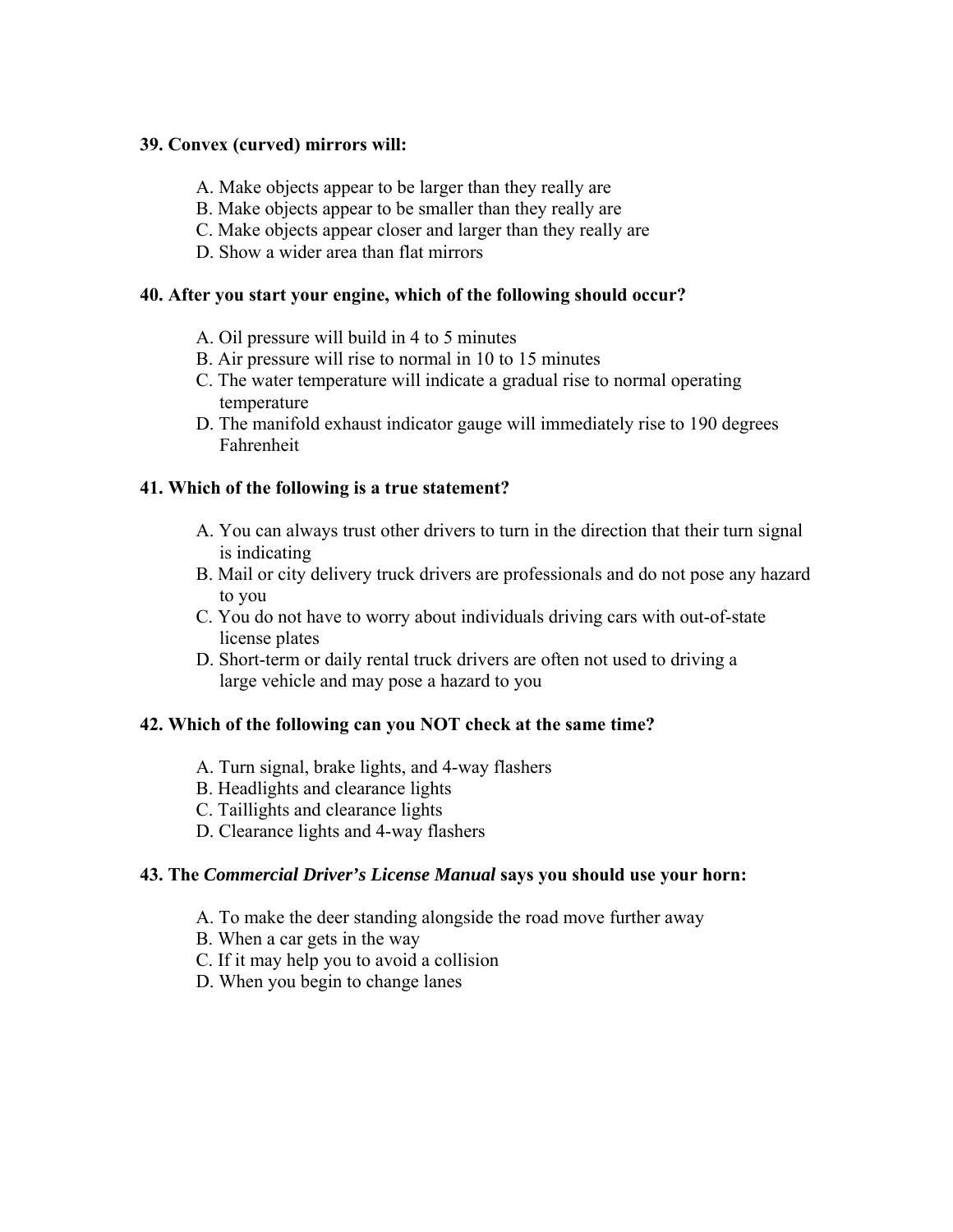## **44. What is hydroplaning?**

- A. An emergency situation created when an aircraft must make an emergency landing on a highway
- B. Excessive heat build up in the radiator
- C. Something that only occurs at high vehicle speeds
- D. When your vehicle wheels lift off the roadway on a thin film of water

### **45. Can federal inspectors inspect your truck or bus?**

- A. Yes, and they have the authority to place you out of service
- B. Yes, but they have no authority to place you out of service
- C. Yes, but only at a port-of-entry
- D. No

## **46. If you're being tailgated, you should:**

- A. Motion for the tailgater to pass you when it is safe
- B. Increase your following distance
- C. Turn on your 4-way flashers
- D. Slam on the brakes

### **47. How many missing or broken leaves in a leaf spring will cause your vehicle to be placed out of service?**

- A. One-fourth of the total
- B. One-half of the total
- C. One-third of the total
- D. Any

#### **48. Which of the following is true about rear drive wheel skids when braking?**

- A. The vehicle's front wheels will slide sideways
- B. It is not a cause of jackknifing
- C. The locked wheels have more traction than the wheels that are rolling
- D. If it occurs with a vehicle towing a trailer, the trailer can push the towing vehicle sideways

#### **49. Which of the following statements is true?**

- A. Hazards are easier to see at night than during the day
- B. Many commercial motor vehicle accidents occur between midnight and 6 a.m.
- C. Most drivers are more alert at night than during the day
- D. It is recommended that you use your high beams at all times during the period from 7 p.m. to 7 a.m.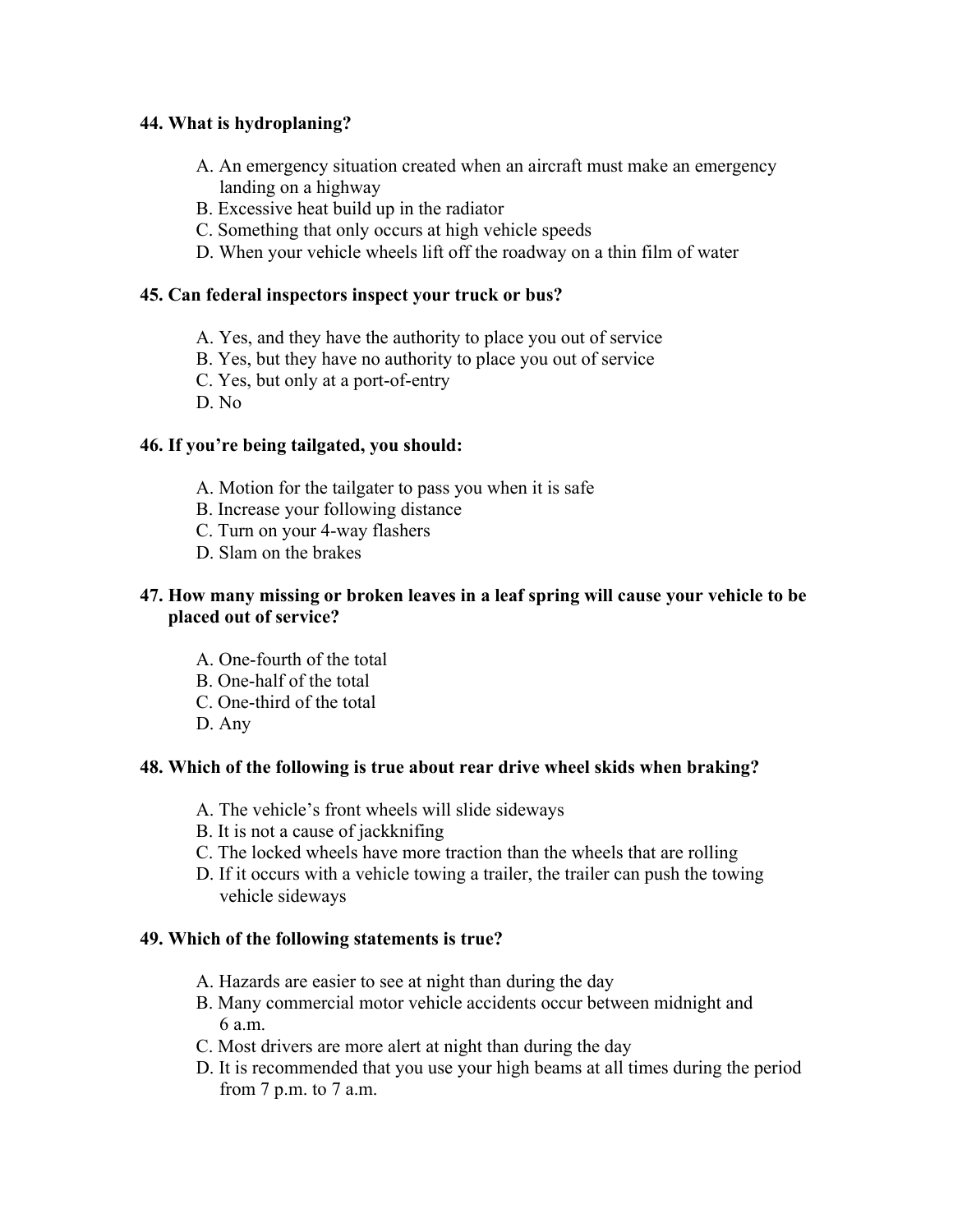## **50. A first offense for driving a CMV under the influence of alcohol or drugs will cause you to lose your CDL for at least:**

- A. Three years
- B. One year
- C. Two years
- D. Six months

## **51. How do you know if your vehicle has antilock brakes?**

A. Tractors, trucks and buses will have a yellow ABS malfunctions lamps on the Instrument panel.

- B. Trailers and dollies are required to have a yellow malfunction lamp on the left side.
- C. Both A and B are true

## **52. What is Road Rage?**

- A. Operating a motor vehicle with the intent of doing harm to others or physically assaulting a driver of their vehicle.
- B. Anything that takes your attention away from driving your vehicle.
- C. Operating a motor vehicle in a selfish, bold, or pushy manner without regard for rights or safety of others.

## **53. Off-ramp and on-ramp posted speed limits are usually safe for?**

- A. All Vehicles
- B. Large and heavy vehicles only.
- C. Lighter vehicles only.

#### **54. How do antilock bakes help you?**

- A. ABS replaces your normal braking system which allows you to stop in a shorter distance.
- B. ABS helps you avoid wheel lock up and maintain control.
- C. ABS will prevent power and turning skids.

## **55. What is Aggressive Driving?**

- A. Operating a motor vehicle with the intent of doing harm to others or physically assaulting a driver of their vehicle.
- B. Anything that takes your attention away from driving your vehicle.
- C. Operating a motor vehicle in a selfish, bold, or pushy manner without regard for rights or safety of others.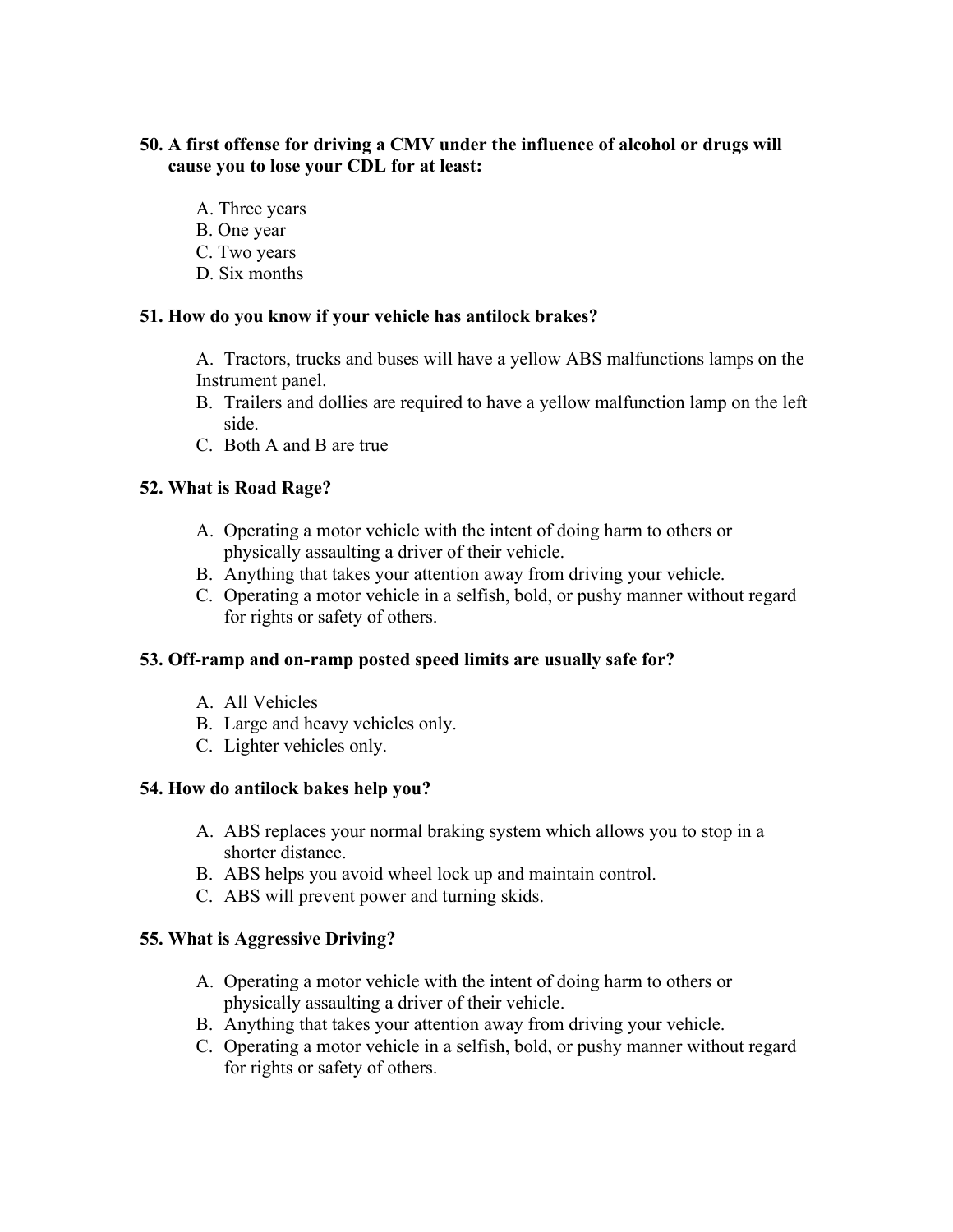## **56. What type of vehicles can get stuck on a railroad-highway crossing?**

- A. Low slung units such as a lowboy, car carrier, moving van or livestock trailers.
- B. Single-axle tractor pulling a long trailer with it's landing gear set to accommodate a tandem axle tractor.
- C. Both A and C are correct.

### **57. Pre-programmed radio stations, pre-load favorite CDs, review maps, plan your routes and adjust your mirrors before you start your trip are things that you can do to?**

- A. Prevent driver fatigue.
- B. Prevent distracted driving.
- C. Reduces fatigue when driving at night.

## **58.While driving a CMV that requires a CDL, the use of a Cellular/Mobile phone is?**

- A. Strictly Forbidden
- B. Can only be used when required/allowed by motor carriers.
- C. You may only use as a hands free mobile phone that is located close to you and that can be operated in compliance with the rule to conduct a voice communication.

## **59.Which of the following does not cause front wheel skids?**

- A. Too little weight on the front wheels.
- B. Not enough weight on the tandem trailer axle.
- C. Turning while braking hard.

## **60. Which of the following statements about "sleep debt" is true?**

- A. You can overcome it with will power.
- B. You take drugs to keep you awake until it goes away by itself.
- C. This debt can only be paid off by sleeping.